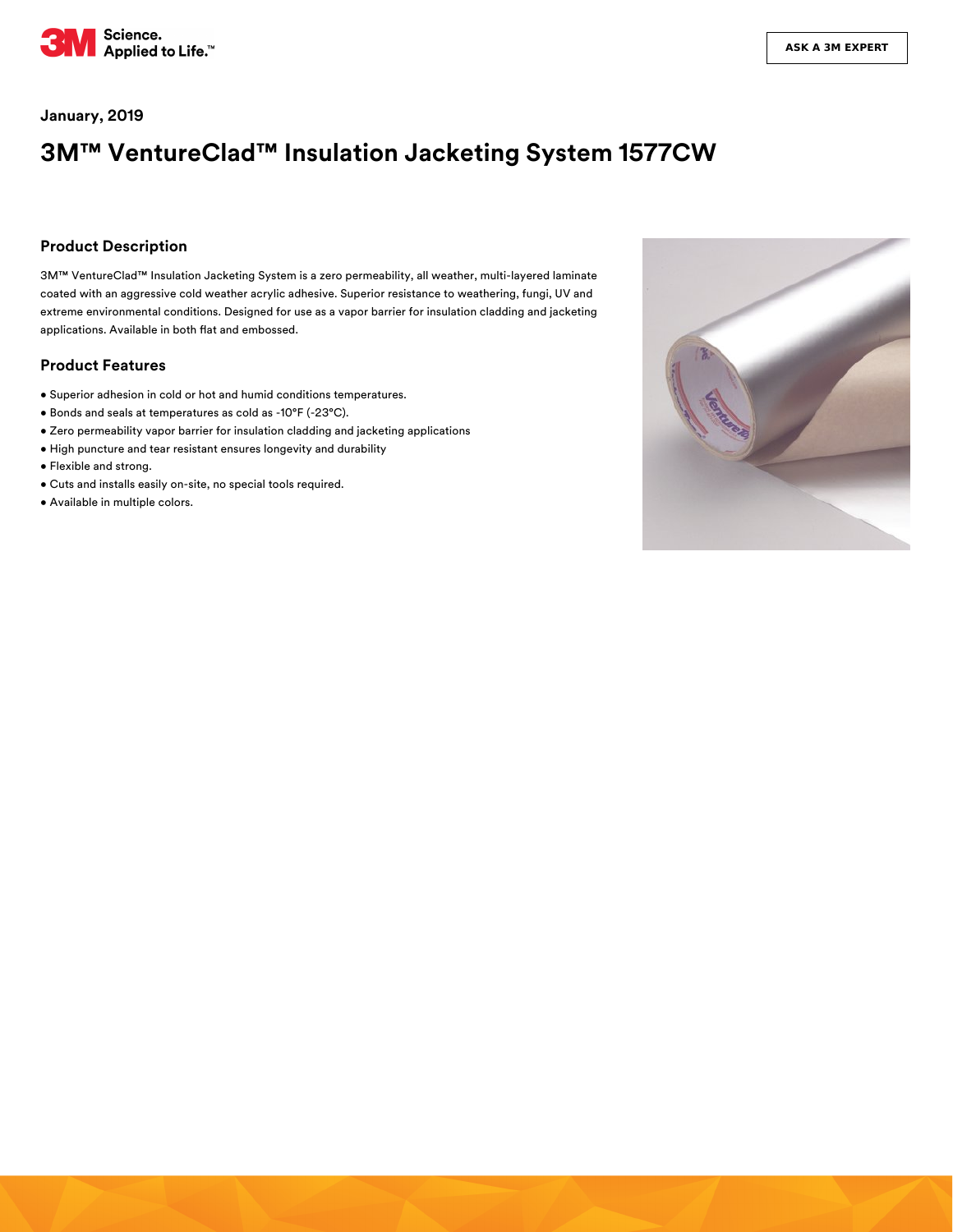# 3M™ VentureClad™ Insulation Jacketing System 1577CW

## **Technical Information Note**

The following technical information and data should be considered representative or typical only and should not be used for specification purposes.

# **Typical Physical Properties**

| <b>Property</b>                    | <b>Values</b>    |       | <b>Method</b> |
|------------------------------------|------------------|-------|---------------|
| Color                              | Natural Aluminum |       |               |
| Total Tape Thickness without liner | $0.16$ mm        | 6 mil |               |
| Embossed                           | No               |       |               |
| Puncture                           | 111 N            | 25 lb |               |
| <b>Water Vapor Transmission</b>    | 0.00 Perms       |       | ASTM E96      |

# **Typical Performance Characteristics**

| <b>Property</b>           | <b>Values</b> |               |
|---------------------------|---------------|---------------|
| Peel Adhesion             | 8.2 N/cm      | 75 oz/in      |
| <b>Tensile Strength</b>   | 140 N/cm      | 80 lb/in      |
| Emittance                 | 0.03          |               |
| Service Temperature Range | -40 to 149 °C | -40 to 300 °F |

# **Typical Environmental Performance**

**Chemical Resistance:** Good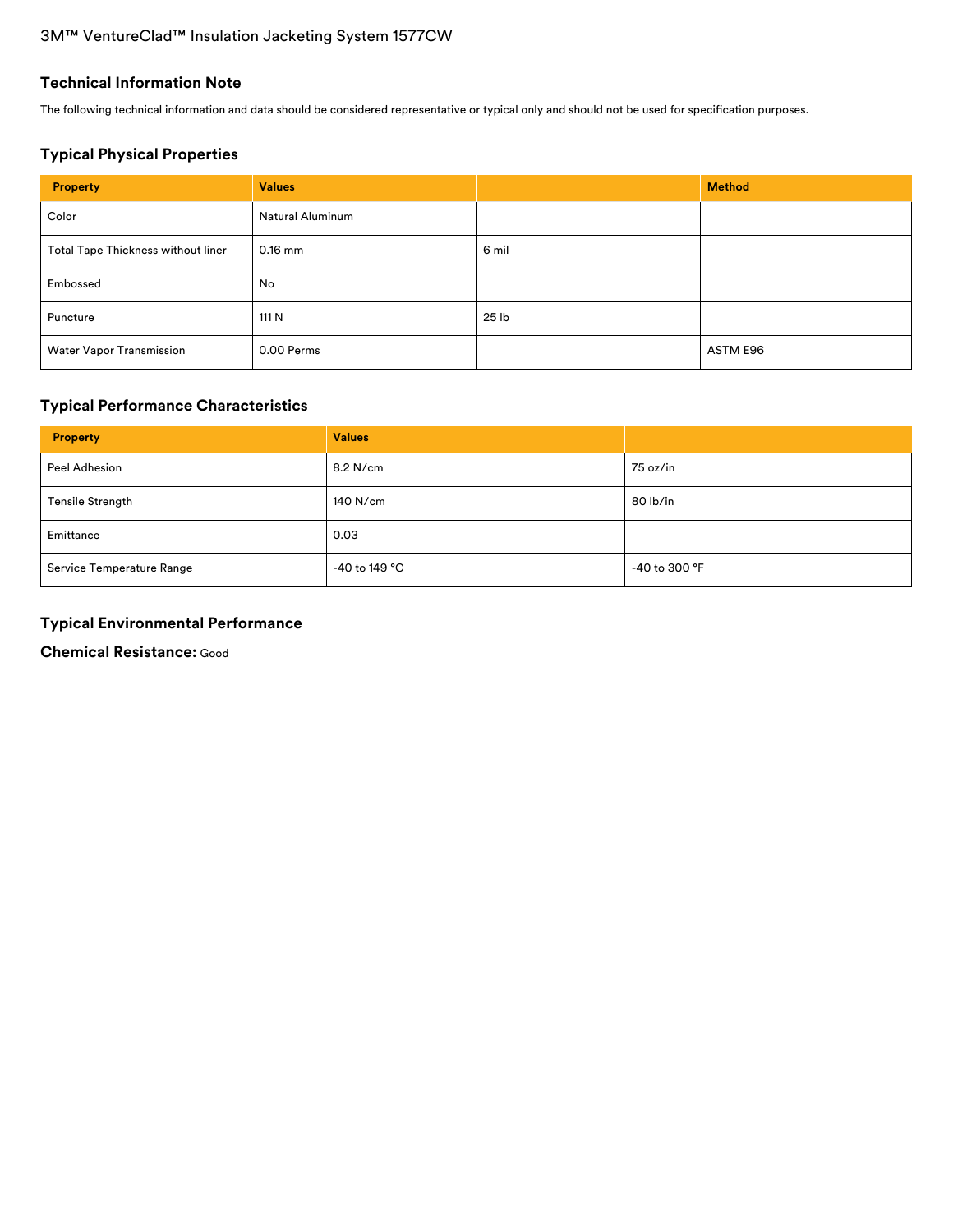## **Certifications**

| Product                                                                                                                                                                             | 1577CW | 1577CW-E | 1577CW-WM | 1577CW-WME |
|-------------------------------------------------------------------------------------------------------------------------------------------------------------------------------------|--------|----------|-----------|------------|
| ASTM E84<br>Flame/Smoke Rating                                                                                                                                                      |        |          | 25/45     | 25/45      |
| UL723 Classified<br>Flame/Smoke Rating (UL<br>file #R10984)                                                                                                                         | 25/25  | 25/25    |           |            |
| CAN/ULC S102<br>Classification<br>Flame/Smoke Rating                                                                                                                                | 25/25  | 25/25    | 25/25     |            |
| Meets FDA Compositional<br>requirements for indirect food<br>contact (21 CFR 175.105 and<br>21CFR175.125; FDA: Indirect<br>Food Additives: Adhesives and<br>Components of coatings) |        |          | X         | X          |
| Approved by Canadian Food<br>Inspection Agency for use in<br>food processing facilities as<br>vapor barrier for insulation<br>cladding and jacketing                                |        |          | Χ         | Χ          |
| <b>Contains Mold</b><br>Inhibiting Agents                                                                                                                                           | X      | X        |           |            |
| Passes ASTM C1338<br>Fungi Resistance<br>Testing                                                                                                                                    | X      | X        |           |            |
| Passes ASTM C1775 Specification<br>for Laminate Protective Jacketing<br>for Outdoor Applications                                                                                    | X      | X        |           |            |
| U.S. Coast Guard<br>Approval                                                                                                                                                        | X      | X        | X         | X          |
| <b>IMO Resolution</b><br>A653 (16)                                                                                                                                                  | X      | X        | X         | X          |
| <b>IMO Resolution MSC61</b><br>(67) Annex 2 IMO Resolution<br>MSC 61 (67) Annex 1<br>Part 2 and Annex 2                                                                             | X      | X        | X         | X          |
| BS476 parts 6 & 7<br>Class "O"                                                                                                                                                      | X      | X        | χ         | X          |
| DIN 4102-1                                                                                                                                                                          | χ      | χ        |           |            |
| <b>SANS 10177</b><br>Opart 3 Class 1                                                                                                                                                | X      | X        |           |            |
| <b>NYC MEA</b>                                                                                                                                                                      | X      | X        |           |            |
| Meets CINI 3.3-12<br>Requirement                                                                                                                                                    | Χ      | X        |           |            |
| Japan Building Standard<br>Law Article 2, Clause 9                                                                                                                                  | X      | X        |           |            |

# **Storage and Shelf Life**

Store in a clean, dry place. Temperature of 40-80°F (4-26°C) and 40 to 50% relative humidity are recommended. To obtain best performance, use this product within 24 months from date of manufacture.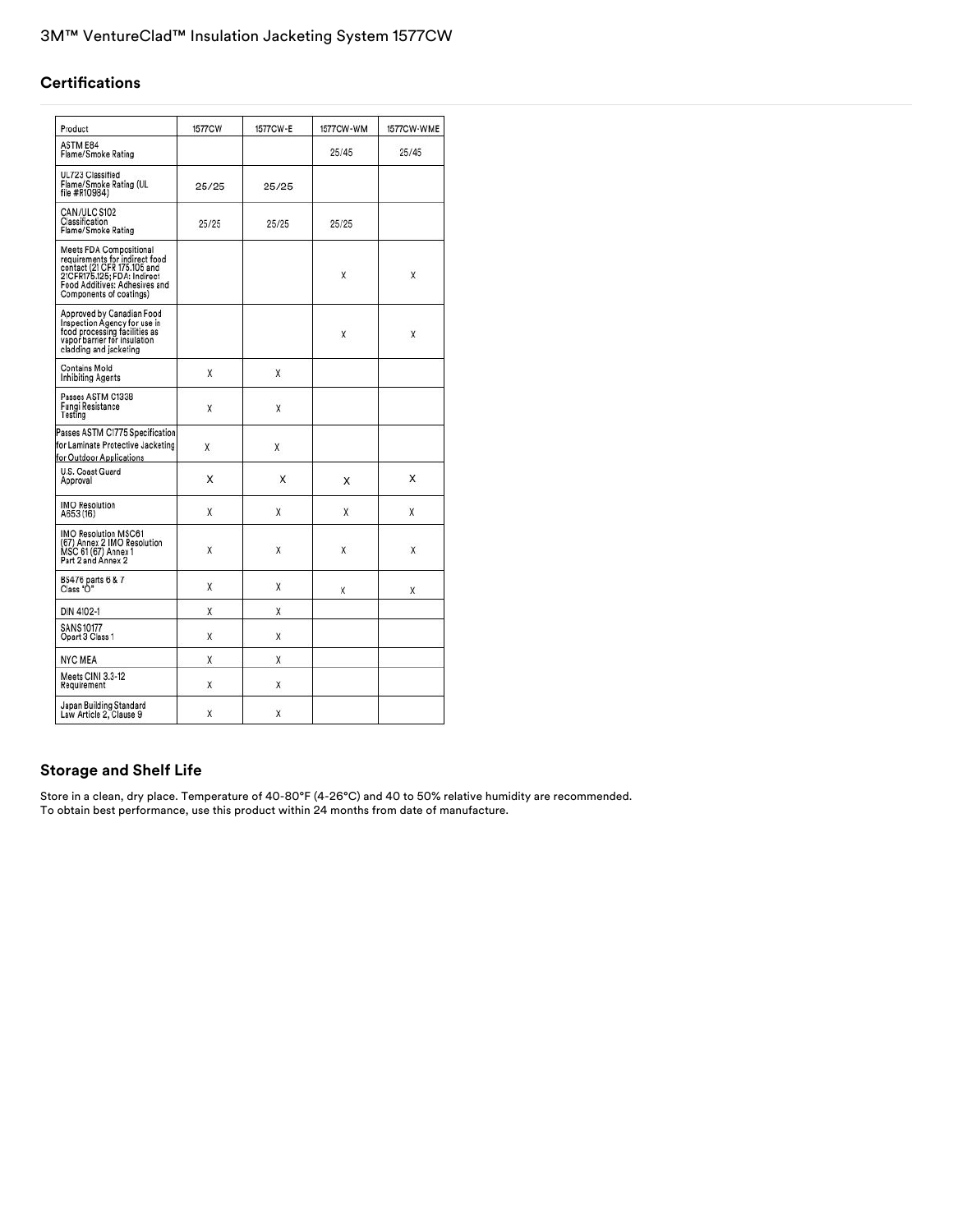# 3M™ VentureClad™ Insulation Jacketing System 1577CW

#### **Information**

Technical Information: The technical information, guidance, and other statements contained in this document or otherwise provided by 3M are based upon records, tests, or experience that 3M believes to be reliable, but the accuracy, completeness, and representative nature of such information is not guaranteed. Such information is intended for people with knowledge and technical skills sufficient to assess and apply their own informed judgment to the information. No license under any 3M or third party intellectual property rights is granted or implied with this information.

Product Selection and Use: Many factors beyond 3M's control and uniquely within user's knowledge and control can affect the use and performance of a 3M product in a particular application. As a result, customer is solely responsible for evaluating the product and determining whether it is appropriate and suitable for customer's application, including conducting a workplace hazard assessment and reviewing all applicable regulations and standards (e.g., OSHA, ANSI, etc.). Failure to properly evaluate, select, and use a 3M product and appropriate safety products, or to meet all applicable safety regulations, may result in injury, sickness, death, and/or harm to property.

Warranty, Limited Remedy, and Disclaimer: Unless a different warranty is specifically stated on the applicable 3M product packaging or product literature (in which case such warranty governs), 3M warrants that each 3M product meets the applicable 3M product specification at the time 3M ships the product. 3M MAKES NO OTHER WARRANTIES OR CONDITIONS, EXPRESS OR IMPLIED, INCLUDING, BUT NOT LIMITED TO, ANY IMPLIED WARRANTY OR CONDITION OF MERCHANTABILITY, FITNESS FOR A PARTICULAR PURPOSE, OR ARISING OUT OF A COURSE OF DEALING, CUSTOM, OR USAGE OF TRADE. If a 3M product does not conform to this warranty, then the sole and exclusive remedy is, at 3M's option, replacement of the 3M product or refund of the purchase price.

Limitation of Liability: Except for the limited remedy stated above, and except to the extent prohibited by law, 3M will not be liable for any loss or damage arising from or related to the 3M product, whether direct, indirect, special, incidental, or consequential (including, but not limited to, lost profits or business opportunity), regardless of the legal or equitable theory asserted, including, but not limited to, warranty, contract, negligence, or strict liability.

## **Trademarks**

3M and VentureClad are trademarks of 3M Company.

## **References**

## **Safety Data Sheet (SDS)**

[https://www.3m.com/3M/en\\_US/company-us/SDS-search/results/?gsaAction=msdsSRA&msdsLocale=en\\_US&co=ptn&q=1577CW](https://www.3m.com/3M/en_US/company-us/SDS-search/results/?gsaAction=msdsSRA&msdsLocale=en_US&co=ptn&q=1577CW)

## **Family Group**

|                                                   | <b>1577CW</b>           | <b>1577CW-E</b>  | <b>1577CW-WM</b> | <b>1577CW-WME</b> |
|---------------------------------------------------|-------------------------|------------------|------------------|-------------------|
| Color                                             | <b>Natural Aluminum</b> | Natural Aluminum | White            | White             |
| <b>Total Tape Thickness</b><br>without liner (mm) | 0.16                    | 0.23             | 0.18             | 0.23              |

#### **ISO Statement**

This Industrial Adhesives and Tapes Division product was manufactured under a 3M quality system registered to ISO 9001 standards.